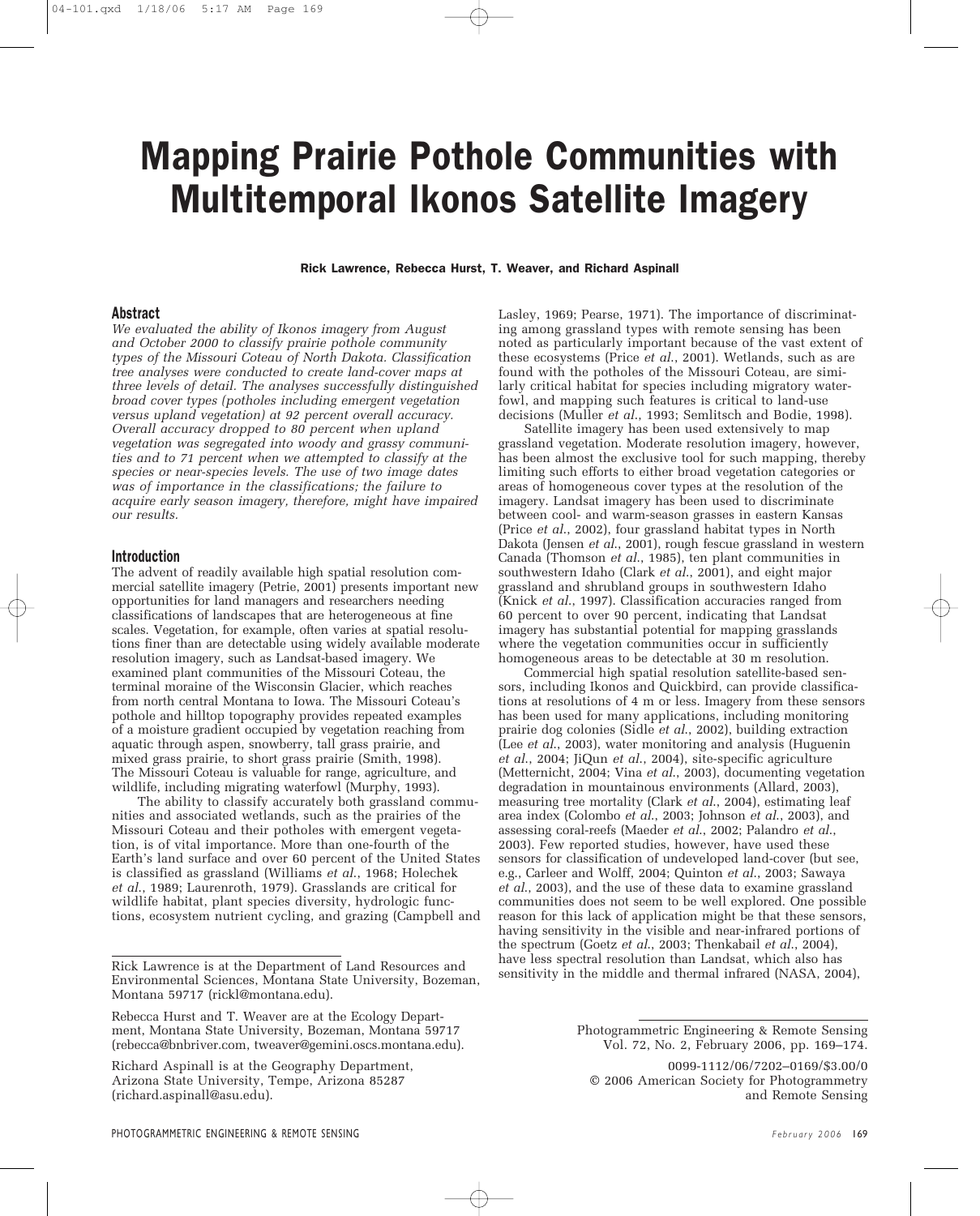although many studies do not use the coarser spatial resolution thermal infrared.

One possible solution to the lack of spectral resolution in Ikonos and Quickbird imagery compared to Landsat is to incorporate temporal information through the use of multiple images across the growing season. Use of multi-date imagery has been shown to achieve higher classification accuracies (Guo *et al*., 2000) and has two potential advantages. First, certain cover types might be best distinguished on one date, while other cover types might be best distinguished on another date (e.g., Lawrence and Wright, 2001). Second, difference images (those created by subtracting spectral values of one date from spectral values on another date (Coppin *et al*., 2004)), certain components from multitemporal principal components analysis (Fung and LeDrew, 1987; Eastman and Fulk, 1993), or other techniques can represent differences in plant phenology among different cover types (Coppin *et al*., 2004). Use of high-resolution multi-temporal imagery can involve distinctive problems (Sugumaran *et al*., 2002). Precise georeferencing can be more difficult than with coarser resolution imagery and registration of images acquired at different look angles, for example, can be difficult. Shadows can be a greater problem with high-resolution imagery, and shadows appearing on one date might be absent on another, complicating classification efforts.

Our objective was to evaluate the ability of multi-temporal high spatial resolution satellite imagery to map vegetation communities in a spatially fine scale heterogeneous region. Classification success would suggest that such analysis could overcome the spatial resolution limitations of sensors such as Landsat imagery as well as the spectral resolution limitations of sensors such as Ikonos and Quickbird.

# Methods

Our study site was the northern half of the Lostwood National Wildlife Refuge (LNWR). LNWR is located in Burke and Montrail Counties of northwestern North Dakota, 37 km south of Canada and 113 km east of Montana (Figure 1) at an elevation of 675 m to 764 m. This terrain comprises non-integrated wetland drainages, filled by snowmelt and rainfall through surface runoff and subsurface seepage. The 10,888 ha refuge, thus, is dotted with 2,178 ha of prairie wetlands (Smith, 1998). The Prairie Pothole Region of the Missouri Coteau is useful for grazing and farming and, with its wetlands, is important for migratory waterfowl and upland bird species (Rolling and Dhuyvetter, 2003).

High spatial heterogeneity of vegetation types at LNWR is due primarily to diverse habitats (bottoms, slopes, and hilltops) in the rolling topography and, secondarily, to the clonal spread of grasses, shrubs, and trees. Vegetation includes native wetland communities; native prairie communities; native, but invasive, tree and shrub communities; and introduced cropland species. The pothole wetlands are diverse in size, depth, vegetation, and water quality. The primary woody communities are *Populus tremuloides* (aspen) and *Symphoricarpos occidentalis* (snowberry). The grassy prairie communities include northern phases of tall, mixed, and short grass prairie, dominated by *Stipa comata* (needle-and-thread), *Mulenbergia cuspidate* (plains muhly), *Bouteloua gracilis* (blue grama), *Agropyron smithii* (western wheatgrass), *Stipa viridula* (green needlegrass), *Festuca scabrella* (rough fescue), and *Mulenbergia richardsonis* (mat muhly). Dominant introduced grasses are *Bromus inermis* (smooth brome) and *Poa pratensis* (Kentucky blue grass). Both grasses are highly competitive, perennial, rhizomatous, and sod-formers.

LNWR's climate is semi-arid, with an annual mean precipitation of 43 cm and deviations of greater than 10 cm



Wildlife Refuge, North Dakota, shown with an Ikonos panchromatic image.

in four of ten years (Rolling and Dhuyvetter, 2003). The average annual temperatures at LNWR are between  $-40^{\circ}$ C in winter (January maximum/minimum at 9°/–20°C) and 38°C in summer (July maximum/minimum at 28°/11°C). The growing season, therefore, is limited by winter storms that can occur as late as early June and frosts as early as August.

Ikonos multispectral imagery was acquired on 11 August 2000 and 10 October 2000. We attempted to obtain a spring and a fall image to capture maximum phenological variability, but were not able to obtain a clear image prior to August due to weather and acquisition difficulties. The imagery has a spatial resolution of 4 m and included four spectral bands (blue,  $0.45-0.52 \mu m$ ; green,  $0.52-0.59 \mu m$ ; red, 0.62–0.68 μm; and near-infrared, 0.77–0.86 μm). Pixel values represented 11-bit scaled radiance values. Imagery was georeferenced to a Universal Transverse Mercator (UTM WGS84) coordinate system and the images were registered to within one pixel. In addition to the raw Ikonos spectral bands, we used several derived components to represent potential changes in vegetation spectral responses between the two dates. These components included (a) difference images created for each of the four bands by subtracting the August spectral values from the October spectral values, and (b) seven principal components from a principal components analysis of the eight spectral bands from the two dates (the first principal component was determined to not include change data).

The reference data for classification and accuracy assessment were collected using on-ground surveys with differential GPS during summer months. A minimum of ten circular plots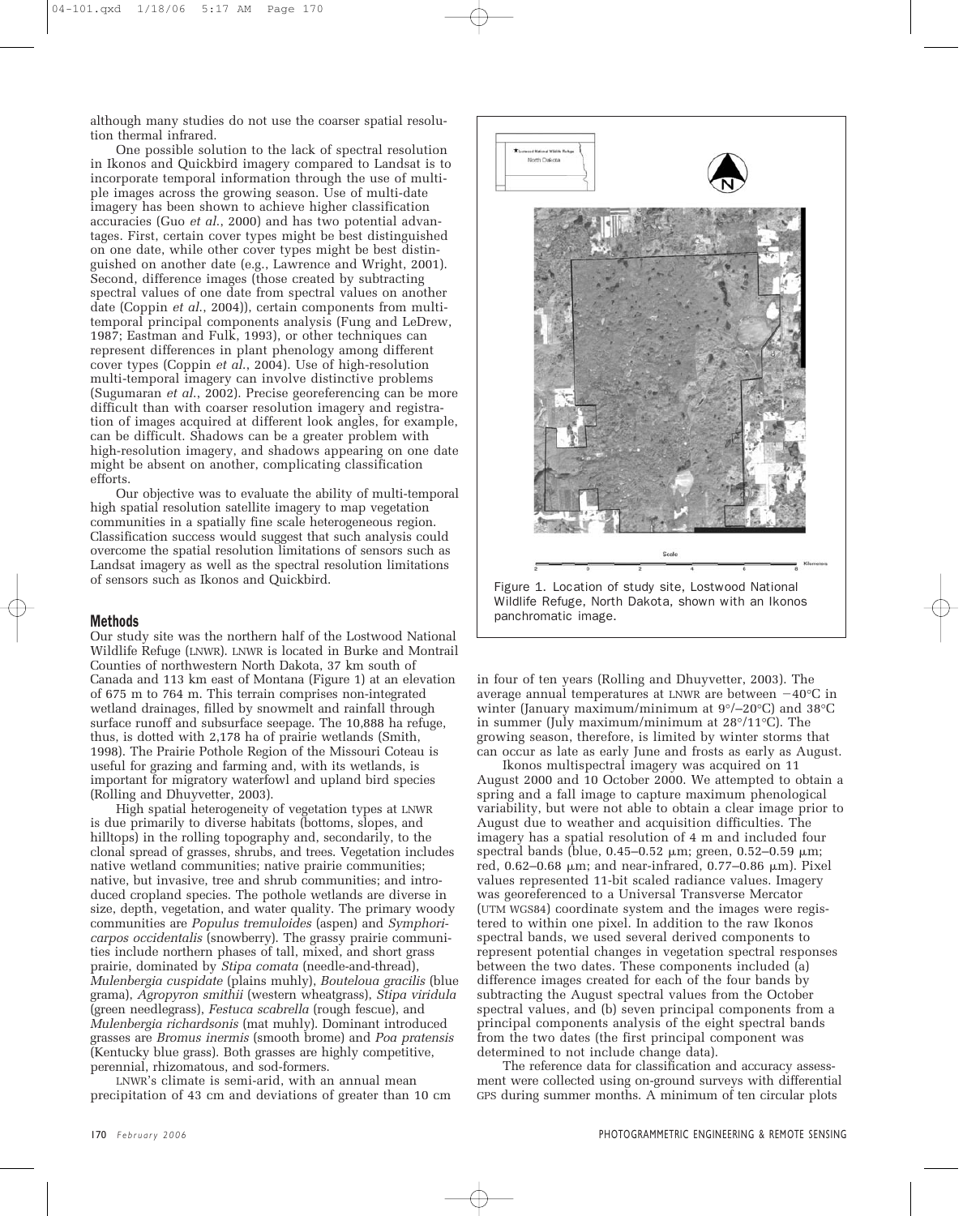TABLE 1. CLASSIFICATION SCHEME FOR IKONOS IMAGERY OF LOSTWOOD NATIONAL WILDLIFE RESERVE

| Level 1                                                            | Level 2                                                           | Level 3                                                                      |  |  |
|--------------------------------------------------------------------|-------------------------------------------------------------------|------------------------------------------------------------------------------|--|--|
| Potholes, including<br>emergent<br>vegetation<br>Upland vegetation | Potholes, including<br>emergent<br>vegetation<br>Woody vegetation | Potholes, including<br>emergent<br>vegetation<br>Aspen                       |  |  |
|                                                                    | Grassy vegetation                                                 | Snowberry<br>Grasses with<br>dwarf shrubs<br>Grasses without<br>dwarf shrubs |  |  |

were collected for each of 21 vegetation cover types (later combined into five types for analysis), with each plot having a 6 m radius. Reference data for each cover type were randomly divided into equal training and accuracy assessment data sets.

Data used in the classification included eight original spectral bands, four difference image components, and seven principal components. Classification tree analysis (CTA) in S-Plus statistical software was used to create a set of decision trees and associated classification rules for the study area. CTA (sometimes referred to as classification and regression tree analysis, CART, decision trees, or recursive partitioning) is a non-parametric classification algorithm that has been demonstrated to be effective in classifying complex data sets with multi-temporal components (Lawrence and Wright, 2000).

Classification was conducted hierarchically, with each of three levels representing increasing discrimination among cover types (Table 1). Level 1, therefore, included only the broadest differentiation of potholes (including emergent vegetation) and upland vegetation. At Level 2, upland vegetation was segregated into two functional classes, woody vegetation (consisting of aspen and snowberry) and grassy vegetation (consisting of grasses with and without dwarf shrubs). Finally, at Level 3 woody vegetation was segregated into two species classes, aspen (both tree and shrub forms) and snowberry, and grassy vegetation was segregated into two functional classes, grasses with and without dwarf shrubs. Accuracy assessments followed traditional error matrix methods (Congalton and Green, 1999).

# Results

Overall accuracy for the Level 1 classification was 92 percent (Kappa statistic 0.79). Individual class accuracies ranged from a low of 73 percent for producer's accuracy for potholes to 100 percent for producer's accuracy for upland species (Table 2). Most confusion was due to the classification of some pothole areas as upland vegetation. Areas of dense emergent vegetation, which had similar spectral



at the nodes. Difference components were created by subtracting the August spectral values from the October spectral values.

characteristics to upland vegetation, were the primary cause of this error.

The decision tree for Level 1 was fairly simple, with five terminal nodes and the incorporation of 3 of the 19 potential explanatory variables (Figure 2). Explanatory variables used in the classification included the near-infrared and green bands from the August Ikonos image and the red band difference component. Potholes were identified primarily by lower radiance in the near-infrared portion of the spectrum for water-dominated areas, as would be expected due to the high absorption of infrared by water. Other pothole areas were distinguished by high green radiance, probably because ponded water kept emergent vegetation greener than upland vegetation in August. Finally, some pothole areas were distinguished by high near-infrared responses, possibly also indicating the presence of healthy vegetation in emergent vegetation zones.

For the Level 2 classification, which segregated upland vegetation into grassy and woody vegetation, overall classification was 80 percent (Kappa statistic 0.68). Individual class accuracies ranged from 68 percent for woody vegetation producer's accuracy to 99 percent for pothole user's accuracy (Table 3). The largest source of confusion was woody vegetation being classified as grassy vegetation, while the sum of grassy vegetation classified as woody vegetation and potholes classified as grassy vegetation accounted for an equivalent amount of error.

|  | TABLE 3. LEVEL 2 CLASSIFICATION ACCURACY ASSESSMENT |
|--|-----------------------------------------------------|
|--|-----------------------------------------------------|

Potholes/ 215 3 0 218 98.6%

Woody 28 199 41 268 74.3%

Grassy 50 89 430 569 75.6%

Totals 293 291 471 1055

Emergent Woody Grassy User's

Vegetation Vegetation Vegetation Totals Accuracy

Potholes/

emergent vegetation

vegetation

vegetation

Producer's accuracy Overall 80.0%

accuracy Kappa 0.68

| TABLE 2. LEVEL 1 CLASSIFICATION ACCURACY ASSESSMENT |
|-----------------------------------------------------|
|-----------------------------------------------------|

|                                                    | Potholes/<br>Emergent<br>Vegetation | Upland<br>Vegetation | Totals      | User's<br>Accuracy |
|----------------------------------------------------|-------------------------------------|----------------------|-------------|--------------------|
| Potholes/emergent<br>vegetation                    | 215                                 | 3                    | 218         | 98.6%              |
| Upland vegetation<br>Totals<br>Producer's accuracy | 78<br>293<br>73.4%<br>92.3%         | 759<br>762<br>99.6%  | 837<br>1055 | 90.7%              |
| Overall accuracy<br>Kappa                          | 0.79                                |                      |             |                    |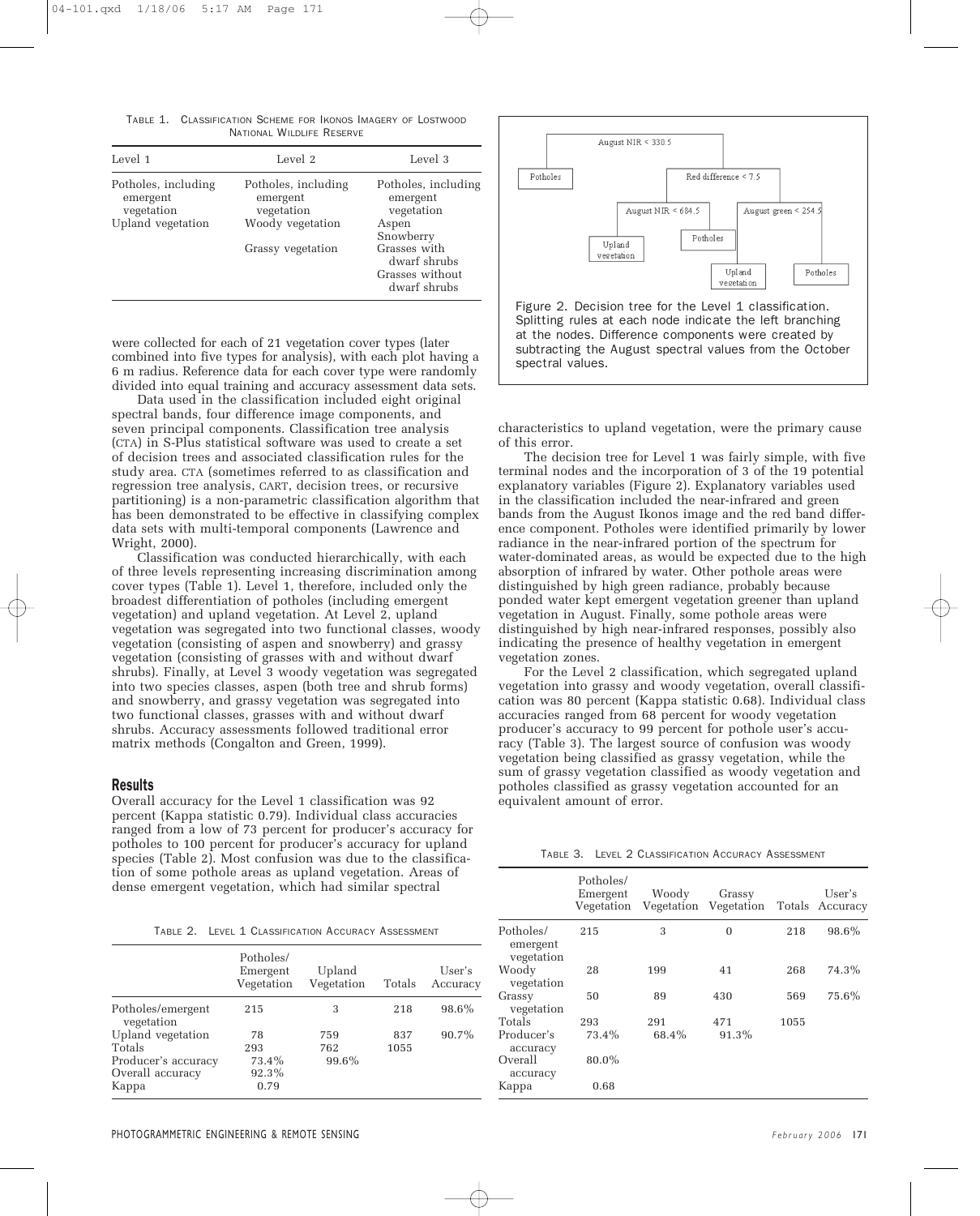The decision tree for Level 2, which segregated upland vegetation into woody and grassy vegetation, was much more complex than the Level 1 decision tree, had nine terminal nodes, and incorporated six explanatory variables, the red band from the August image, the green, red, and near-infrared bands from the October image, and principal components 5 and 6 (Figure 3). We interpreted principal component 5 as representing changes in green spectral radiance from August to October and principal component 6 as primarily changes in blue radiance between the two images. Most grassy vegetation was distinguished by higher values in the October red band, possibly due to earlier senescence for grasses (i.e., less absorption by photosynthetically active vegetation). For those observations with lower red radiance, much of the woody vegetation was distinguished from grassy vegetation by lower radiance in the August red band, perhaps for the same reason.

For the Level 3 classification, which segregated woody vegetation into aspen and snowberry and distinguished grassy vegetation with and without dwarf shrubs, overall classification was 72 percent (Kappa statistic 0.62). Individual class accuracies ranged from 47 percent for snowberry producer's accuracy to 99 percent for pothole user's accuracy (Table 4). Grasses without dwarf shrubs were most



Figure 3. Decision tree for the Level 2 classification segregating upland vegetation into woody vegetation and grassy vegetation. Splitting rules at each node indicate the left branching at the nodes. PC refers to multi-temporal principal components created by principal components analysis of all eight bands from the two dates of imagery.

often confused with snowberry and grasses with dwarf shrubs, while snowberry was the largest source of confusion for aspen. In addition, the grasses with dwarf shrubs were poorly distinguished and substantial confusion remained among aspen and other classes.

The decision tree segregating woody vegetation types for Level 3 had three terminal nodes and used two explanatory variables, the red band from the October image and the green band from the August image (Figure 4). Snowberry was distinguished by having higher responses in both bands, probably because the higher leaf area in aspen resulted in more absorption in the visible bands. The aspen present at the site, however, is mostly in the shrub stage, which would have leaf areas that overlap with those of snowberry, resulting in substantial residual confusion between these classes.

The decision tree segregating grasses with and without dwarf shrubs had five terminal nodes and used four explanatory variables, the near infrared band from the October image and principal components 2, 4, 7, and 8 (Figure 4). We interpreted principal component 2 as change in the visible bands, principal components 4 and 7 both as change in all bands except green, and principal component 8 as change in all bands. Grasses with dwarf shrubs were distinguished from grasses without dwarf shrubs primarily by having lower values in all principal components, indicating that the grasses with dwarf shrubs had less change in spectral values from August to October. One possible explanation for this might be that the dwarf shrubs senesced later than the grasses, resulting in less change between the two dates. An alternative might be that dwarf shrubs tend to appear on drier sites with less vegetation cover and more soil exposure. The exposed soil might result in a more constant spectral signature over time. The dwarf shrubs, however, are often topped by tall grasses, which could explain the substantial confusion between these two classes.

# **Discussion**

Classification of multi-date Ikonos imagery for our prairie pothole site was fairly successful, with some notable exceptions. Classes at the broad first level, pothole versus upland vegetation, were well distinguished, as were most classes at the second level, grassy versus woody vegetation. At the third level, which included species and near species classes, however, accuracies dropped substantially. The snowberry and grass with dwarf shrub classes, in particular, were not well distinguished from grasses. Examination of the decision trees used to create these classifications suggests the probable reason for this confusion. We believe that the primary method of distinguishing dwarf shrubs and snowberry from grasses was differences in rates of spectral

| TABLE 4. LEVEL 3 CLASSIFICATION ACCURACY ASSESSMENT |  |  |  |  |
|-----------------------------------------------------|--|--|--|--|
|-----------------------------------------------------|--|--|--|--|

|                     | Potholes/emergent<br>Vegetation | Aspen        | Snowberry | Grasses With<br>Dwarf Shrubs | Grasses Without<br>Dwarf Shrubs | Totals | User's Accuracy |
|---------------------|---------------------------------|--------------|-----------|------------------------------|---------------------------------|--------|-----------------|
| Potholes/           |                                 |              |           |                              |                                 |        |                 |
| emergent vegetation | 215                             | 3            | $\bf{0}$  | 0                            | $\mathbf{0}$                    | 218    | 98.6%           |
| Aspen               | $\overline{0}$                  | 88           | 5         | $\Omega$                     | 3                               | 96     | 91.7%           |
| Snowberry           | 28                              | 23           | 83        | 4                            | 34                              | 172    | 48.3%           |
| Grasses with        |                                 |              |           |                              |                                 |        |                 |
| dwarf shrubs        | $\mathbf{0}$                    | $\mathbf{0}$ | 19        | 54                           | 14                              | 87     | 62.1%           |
| Grasses without     |                                 |              |           |                              |                                 |        |                 |
| dwarf shrubs        | 50                              | $\Omega$     | 70        | 43                           | 319                             | 482    | 66.2%           |
| Totals              | 293                             | 114          | 177       | 101                          | 370                             | 1055   |                 |
| Producer's accuracy | 73.4%                           | 77.2%        | 46.9%     | 53.5%                        | 86.2%                           |        |                 |
| Overall accuracy    | 71.9%                           |              |           |                              |                                 |        |                 |
| Kappa               | 0.62                            |              |           |                              |                                 |        |                 |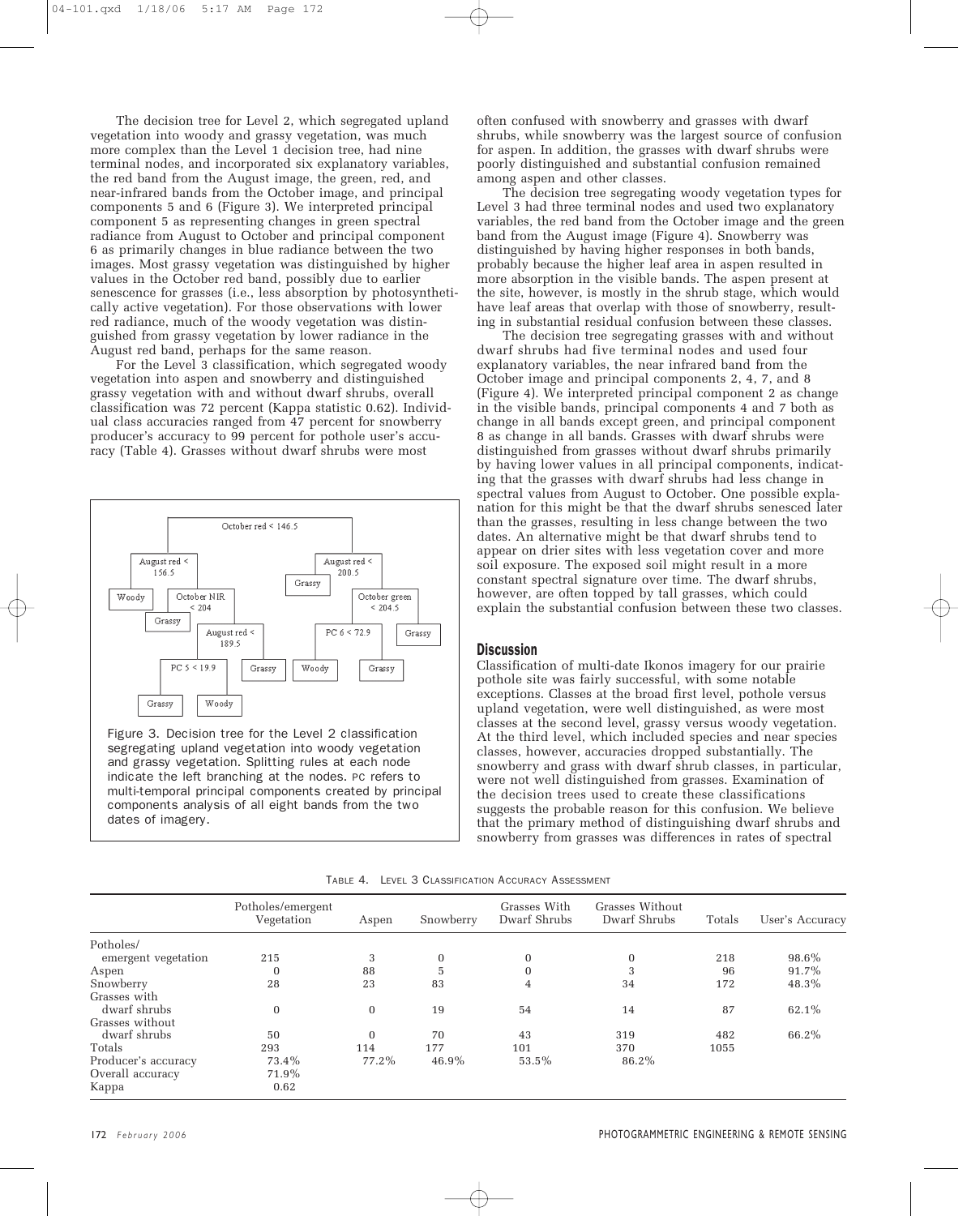

Figure 4. Decision trees for the Level 3 classifications: (a) segregating woody vegetation into aspen and snowberry and (b) segregating grassy vegetation into grasses with dwarf shrubs and grasses without dwarf shrubs. Splitting rules at each node indicate the left branching at the nodes. PC refers to multi-temporal principal components created by principal components analysis of all eight bands from the two dates of imagery.

change between August and October, due either to differences in rates of senescence, soil exposure, or both.

The decision trees used for our classifications support our concept that temporal information might be valuable for separating vegetation types. Raw spectral bands from both dates were used in the decision trees, although it is unknown whether this resulted from distinctions being evident only on certain dates or slight statistical advantages from a band on one date versus another. More compelling was the prominence of derived data representing changes from one date to the other. The difference in red radiance was important to the Level 1 classification. Several principal components that represented changes in radiance between the two dates were important at Levels 2 and 3. These principal component data were particularly important because late in the season, when our imagery was acquired, the rates of phenological change vary substantially among species. Our classifications, therefore, were able to exploit some of these differences among classes that most likely otherwise would not have been distinguishable because of the substantial overlap in spectral responses among classes on any single date.

The success of our classifications also might have been affected by the particular dates of imagery we obtained. Although we contracted for spring, summer, and fall images, Space Imaging, LCC was not able to obtain a spring Ikonos image during the study period. The failure primarily was due to unacceptable cloud conditions (one image was obtained but was returned as unacceptable for this reason, another was clear but followed a late season snow storm with substantial drifting snow still on the ground). The use of images from more phenologically varied periods might have been able to detect variations in vegetation that were not evident from two relatively late season images.

# Conclusion

Our objectives were to determine whether multi-temporal Ikonos imagery could successfully map prairie pothole communities, both in terms of delineating potholes with their emergent vegetation and in distinguishing among upland vegetation communities. Our results indicate that these data can be highly successful for pothole and wetland determination. Results for upland communities were mixed. Broad categories were fairly well distinguished, and we found that the multi-temporal nature of the data was often important for making these distinctions. Several similar communities, however, remained confused. It is important for future research to determine whether obtaining imagery for more distinctive dates, such as spring and fall, can overcome these problems.

#### Acknowledgments

We gratefully acknowledge the following persons and organizations for their assistance with this research: (1) K. Smith, manager of LNWR, initiator of the research, energetic participant, and thoughtful consultant; and (2) The USDI Fire Coordination Committee (Research Initiative 1422-R220A8- 0011) and NASA (ESES Data Purchase Project Task 1019), who provided funding, images, and encouragement for the research.

#### References

- Allard, A., 2003. Detection of vegetation degradation on Swedish mountainous heaths at an early stage by image interpretation, *Ambio*, 32:510–519.
- Campbell, J.R., and D. Lasley, 1969. *The Science of Animals that Serve Mankind*, McGraw-Hill, New York.
- Carleer, A., and E. Wolff, 2004. Exploitation of very high resolution satellite data for tree species identification, *Photogrammetric Engineering & Remote Sensing*, 70:135–140.
- Clark, D.B., C. Soto Castro, L.D. Alfaro Alvarado, and J.M. Read, 2004. Quantifying mortality of tropical rain forest trees using high-spatial-resolution satellite data, *Ecology Letters*, 7:52–59.
- Clark, P.E., M.S. Seyfried, and B. Harris, 2001. Intermountain plant community classification using Landsat TM and SPOT HRV data, *Journal of Range Management*, 54:152–160.
- Colombo, R., D. Bellingeri, D. Fasolini, and C.M. Marino, 2003. Retrieval of leaf area index in different vegetation types using high resolution satellite data, *Remote Sensing of Environment*, 86:120–131.
- Congalton, R.G., and K. Green, 1999. *Assessing the Accuracy of Remotely Sensed Data: Principles and Practices*, Lewis Publishers, New York.
- Coppin, P., I. Jonckheere, K. Nackaerts, B. Muys, and E. Lambin, 2004. Digital change detection methods in ecosystem monitoring: A review, *International Journal of Remote Sensing*, 25: 1565–1596.
- Eastman, J.R., and M. Fulk, 1993. Long sequence time series evaluation using standardized principal components, *Photogrammetric Engineering & Remote Sensing*, 59:1307–1312.
- Fung, T., and E. LeDrew, 1987. Application of principal components analysis to change detection, *Photogrammetric Engineering & Remote Sensing*, 53:1649–1658.
- Goetz, S.J., R.K. Wright, A.J. Smith, E. Zinecher, and E. Schaub, 2003. ikonos imagery for resource management: Tree cover, impervious surfaces, and riparian buffer analyses in the mid-Atlantic region, *Remote Sensing of Environment*, 88:195–208.
- Guo, X., K.P. Price, and J.M. Stiles, 2000. Modeling biophysical factors for grasslands in Eastern Kansas using Landsat TM data, *Transactions of the Kansas Academy of Science*, 103:122–138.
- Holecheck, J.L., R.D. Piper, and C.H. Herbel, 1989. *Range Management: Principles and Practices*, Prentice Hall, Englewood Cliffs, New Jersey.